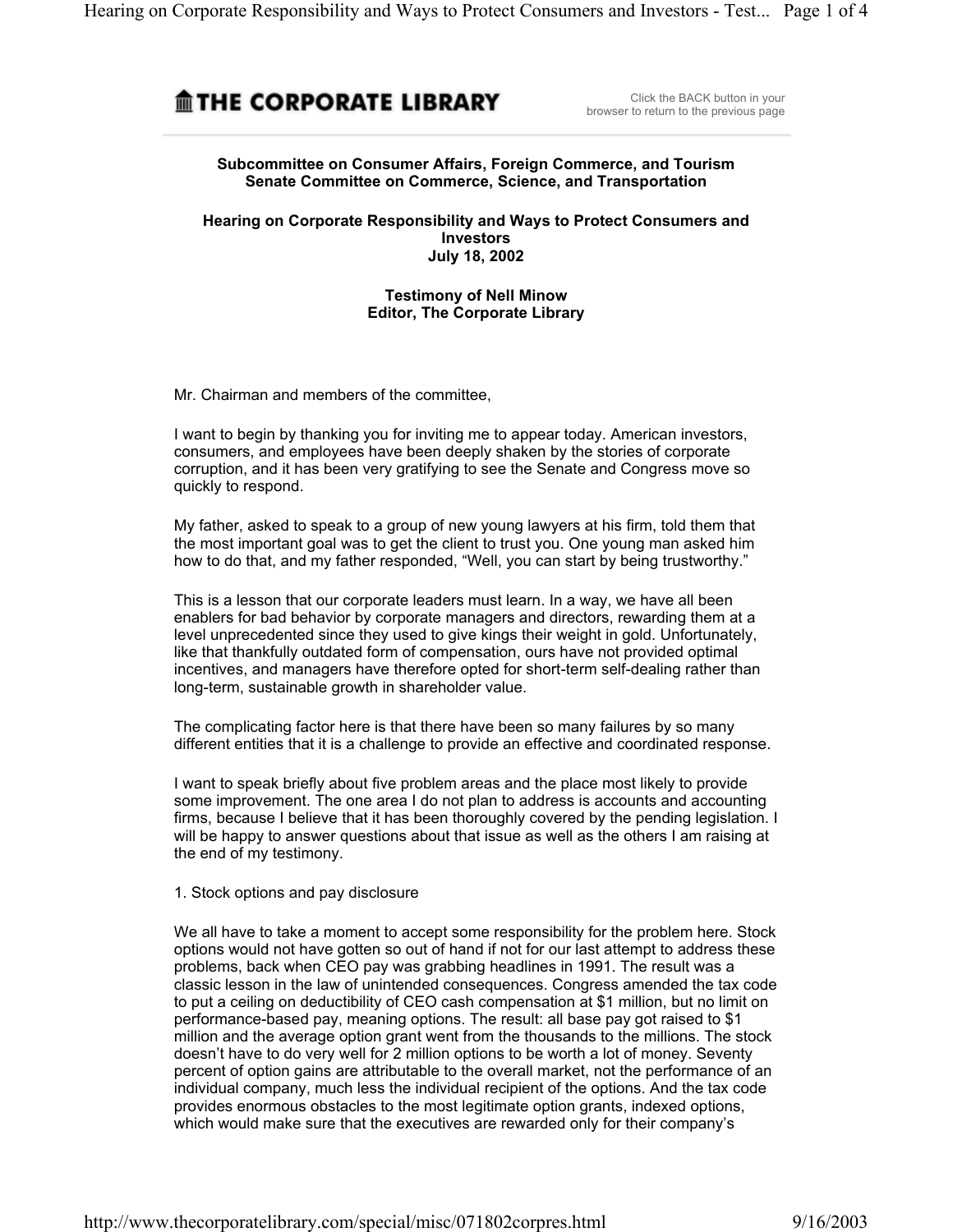#### performance.

To make things worse, the SEC changed the rules to permit "cashless exercise" of options instead of encouraging or requiring executives to hold on to the shares.

I do not believe Congress should get involved in setting accounting standards. In fact, Congress was the problem the last time this came up, with an unprecedented interference with FASB's attempt to require that option grants be expensed. FASB wants to do the right thing, and has additional support from the investor community and the International Accounting Standards Board. All we need to do is get out of their way and protect FASB from political interference.

What Congress should do is revisit the tax code to redefine performance-based pay. Our recent report compares US option grants, which are generally not linked to performance, to those in the UK. Our tax code should encourage compensation plans that truly link pay to long-term performance and not short-term books-cooking.

The SEC should rescind its rule and prohibit cashless exercise of stock options.

Finally, the SEC should go back to its original disclosure requirement for the top five highest paid executives. That rule was changed to apply only to "officers," creating a huge loophole that permits companies to evade disclosure of crucial information.

2. Enforcement of existing laws

The SEC under the previous administration and the one before that has done a poor job of coordinating with the Justice Department and as a result, there have been far too few criminal prosecutions for securities fraud. Oversight committees should insist that the SEC and DOJ work closely together to eliminate petty bureaucratic differences and present to Congress a meaningful plan for enforcing the laws already on the books and making it so painful to violate securities laws that the bad guys will reconsider and try something a little less risky.

It would help a lot if we had a full set of SEC Commissioners, and now would be a good time to put one or two investor advocates on the commission, instead of the usual suspects who come from the other side. One action has already been thrown out because two of the three sitting SEC commissioners had conflicts. Let's get five commissioners on board, with backgrounds with enough diversity that we will not have that problem again.

## 3. Boards of directors

The greatest failure at Enron, WorldCom, Adelphia, Global Crossing, and Tyco was not the failure of the accountants, analysts, or regulators. It was the boards of directors. We need to think carefully about a system that takes capable, honorable, experienced people and puts them into a situation that does not allow them to do a good job. What is it about the atmosphere of the boardroom that causes the most distinguished people in America to lose half of their IQ points and all of their courage?

Unfortunately, the federal government plays more of a role in a local elementary school than it does in the boardroom. Our tradition is to leave that role to the states, and that means Delaware, which long ago won the race to the bottom by providing the most management- and director-friendly legislature and court system in the country. Now, of course, Bermuda beckons, and I hope Congress will cut off that route before any other companies escape American law entirely.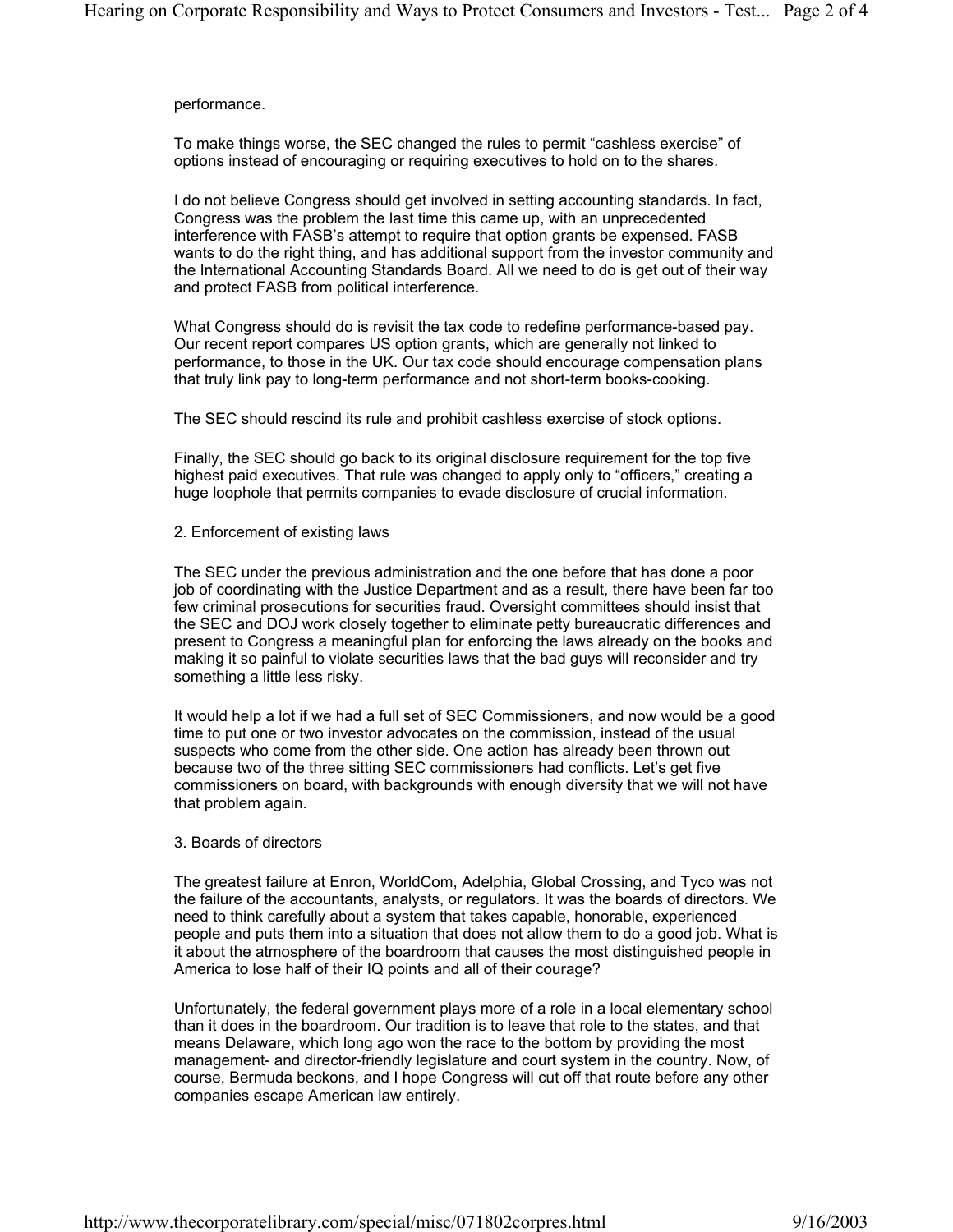But if we are to leave it to state law, we must create a race to the top by allowing shareholders to choose the state of incorporation. Every five years, shareholders should be allowed to submit a proposal to change the state of incorporation. That would encourage experimentation, innovation, and, especially, consideration of shareholder rights.

The SEC should also require additional disclosure, including all relationships between directors and officers of the company. And we at The Corporate Library are hoping that our new board effectiveness rating will someday become as important a part of the risk assessment of an investment as the company's credit rating and performance history.

#### 4. The Exchanges

The Self-Regulatory Organization structure has permitted the foxes to guard the chicken coop. No wonder the chickens are scared. The exchanges usually act as though they work for the issuers. In a rare exception, the NYSE has produced a truly outstanding proposal for enhancing its listing standards. NASDAQ, on the other hand, has produced a proposal most charitably described as disappointing. If the NYSE is not going to run the risk of scaring its listed companies over to the more forgiving confines of the NASDAQ, the SEC has to have authority to require it to match the NYSE's standards.

#### 5. The shareholders

All of the reform proposals currently focus on what I call the "supply side" of corporate governance – what companies, directors, and auditors must do. None of this will work unless we also focus on the "demand side," what shareholders can and must do.

Institutional shareholders manage the largest accumulation of investment capital ever assembled. They include pension funds, mutual funds, foundations, endowments, and others. There was a lot of information about the potential problems at Enron, Global Crossing, Adelphia, and WorldCom. Why didn't they act on it?

In the hotly contested merger at Hewlett Packard and Compaq this year, every vote counted. One of HP's largest shareholders, Deutsche Asset Management, voted against the merger. Then they got a million dollar fee from the company. Then they changed their vote. Then the merger passed.

This was challenged in the Delaware courts. But the Delaware court upheld it, partly because, as I said earlier, they cater to management because they want to keep that nice, clean income from the companies "domiciled" there. But the other reason was that the challenge was to HP, and whether what they did was fair to HP shareholders. Putting that issue aside, who is going to challenge it from the Deutsche Asset Management side, and ask whether what they did was fair to the people whose money they manage, the people who trust them to buy, sell and vote stock based on what is right for them, regardless of what fees they generate for themselves?

Where are the SEC and DOL? They both have the right to investigate the exercise of proxy votes by institutional fiduciaries. But despite extensive evidence of the deepest level of corruption and mismanagement, there has never been a single enforcement action brought because of the failure to exercise shareholder rights, including proxy voting, in the interests of investors or plan participants.

Both agencies should issue prompt, clear, and unequivocal statements to the institutional investors under their jurisdiction calling for the strictest possible controls to ensure that proxy votes are cast with integrity.